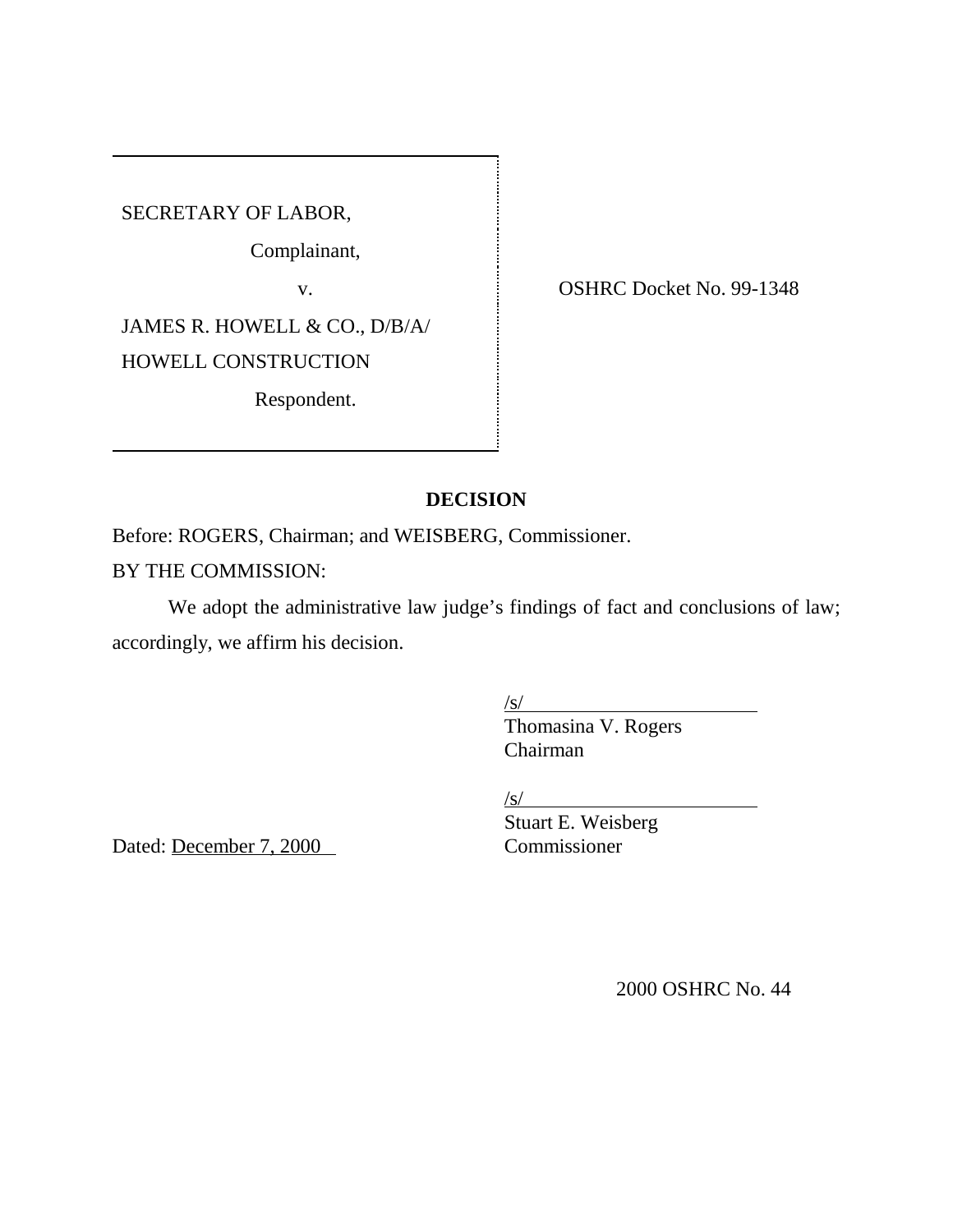#### United States of America  **OCCUPATIONAL SAFETY AND HEALTH REVIEW COMMISSION** 1244 North Speed Boulevard, Room 250

Denver, Colorado 80204-3582

Phone: (303) 844-3409 **Fax:** (303) 844-3759

#### SECRETARY OF LABOR,

Complainant,

v. Solution of the SHRC DOCKET NO. 99-1348

JAMES R. HOWELL & CO., d/b/a HOWELL CONSTRUCTION,

Respondent.

APPEARANCES:

For the Complainant: Rachel L. Parsons, Esq., Leigh Burleson, Esq., Office of the Solicitor, U.S. Department of Labor, Kansas City, Missouri

For the Respondent: John L. Reiter, Esq., Mark S. Nelson, Esq., Mountain States Employers Council, Inc., Denver, Colorado

Before: Administrative Law Judge: Benjamin R. Loye

#### **DECISION AND ORDER**

This proceeding arises under the Occupational Safety and Health Act of 1970 (29 U.S.C. Section 651 *et seq.*; hereafter called the "Act").

Respondent, James R. Howell & Co.,  $d/b/a$  Howell Construction (Howell), at all times relevant to this action maintained a place of business at the pipe-fitter's hall at 6350 N. Broadway, Denver, Colorado, where it was engaged in remodeling/construction. Respondent admits it is an employer engaged in a business affecting commerce and is subject to the requirements of the Act (Joint Stipulation (JS-1, JS-2).

On May 13 - June 18, 1999 the Occupational Safety and Health Administration (OSHA) conducted an inspection of Howell's Denver work site. As a result of that inspection, Howell was issued citations alleging violations of the §§1926.1101 *et seq.* of the Act, together with proposed penalties. By filing a timely notice of contest Howell brought this proceeding before the Occupational Safety and Health Review Commission (Commission).

On February 29, 2000, a hearing was held in Denver, Colorado. Items  $3(c)$ ,  $3(g)$ ,  $3(h)$ ,  $3(I)$ ,  $5$ ,  $6(a)$ , 6(b) of citation 1, and item 2 of citation 2 were withdrawn prior to the hearing (Tr. 7-8). The parties have submitted briefs on the matters remaining at issue and this matter is ready for disposition.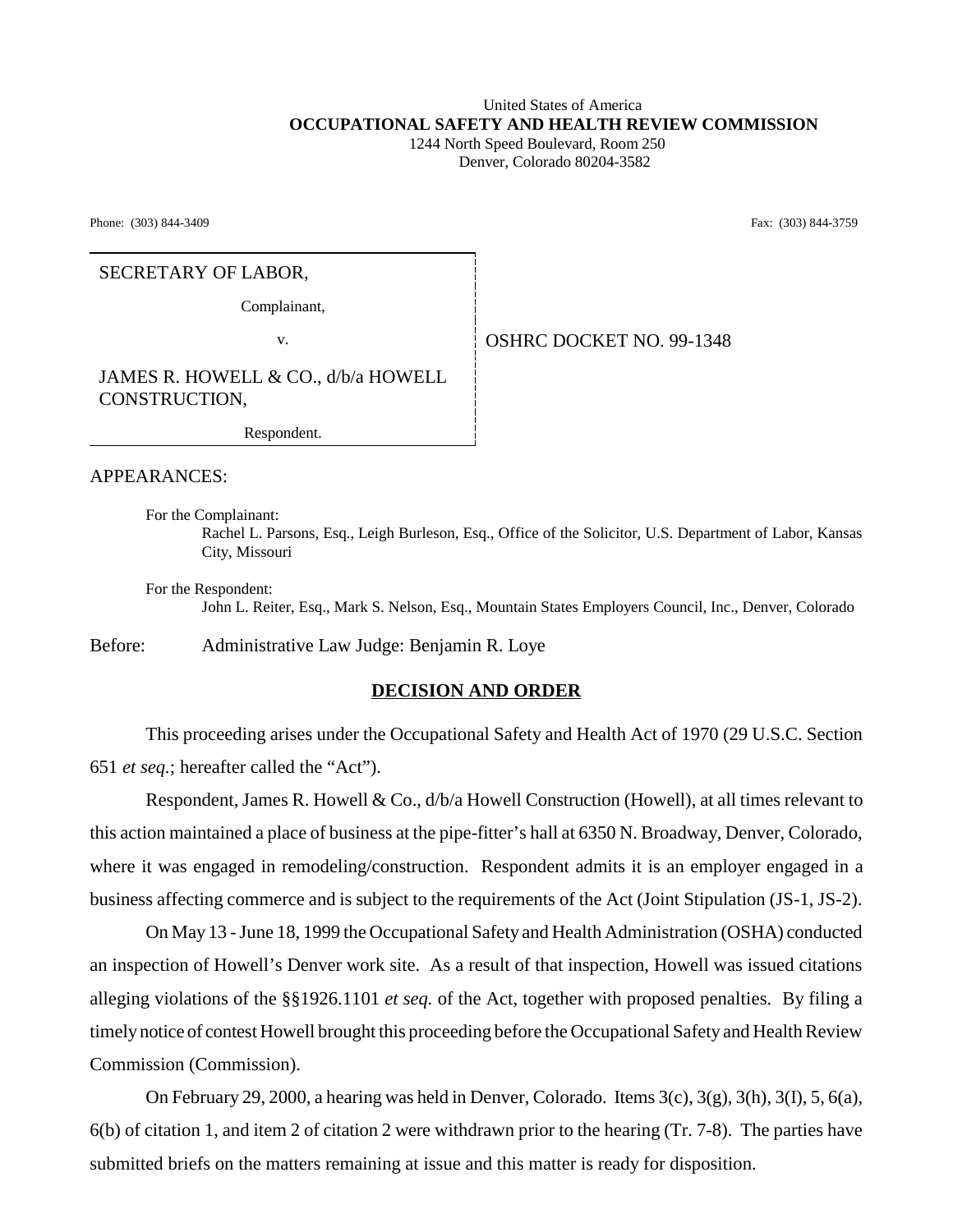#### **Applicability of §1926.1101 et seq.**

Section 1926.1101(b) defines Class I asbestos work as activities involving the removal of TSI (thermal system insulation) and surfacing, ACM asbestos containing material, and PACM (presumed asbestos containing material) (JS-21). Class IV asbestos work means maintenance and custodial activities during which employees contact but do not disturb ACM or PACM and activities to clean up dust, waste and debris resulting from Class I, II, and III activities (JS-22). All thermal system insulation and surfacing material found in buildings constructed no later than 1980 are also Presumed Asbestos Containing Material (PACM) (JS-24). PACM is to be treated as asbestos unless shown to contain less than 1% asbestos by tests conforming to the provisions of  $\S 1926.1101(k)(5)$  (JS-18, JS-19, JS-24).

The building at 6350 N. Broadway, Denver, Colorado, was originally built prior to 1980 (JS-16). The construction/remodeling project at the site was an overall remodeling project which included an upgrade of the mechanical and electrical systems, including removal and replacement of water pipes in the building (JS-17). Respondent Howell was the general contractor at the work site during all relevant times (JS-7, JS-11). Natkin Co. was Howell's subcontractor  $(JS-9)$ .<sup>1</sup> It is undisputed that Natkin Co. employees Sheila Nelson and Ellis Palmer were involved in Class I and Class IV asbestos work, in that, on April 12-13, 1999 they removed and cleaned up pipe and joint thermal system insulation (TSI) from the mechanical pipes and pipe joints at the job site. It is stipulated that the insulation removed by Nelson and Palmer on April 12-13 was PACM, and so should have been treated as ACM in the absence of testing conforming to  $$1926.1101(k)(5)$ , rebutting the presumption that such materials contain asbestos (Tr. 59; JS-36, JS-37, JS-38, JS-39).

Howell, however, maintains that the presumption set forth in §1926.1101(b), *i.e.,* that all thermal system insulation installed prior to 1980 contains asbestos, was, in fact, rebutted by the owners of the building, the Pipe Fitters Home Association, pursuant to paragraph $(k)(5)$  of §1926.1101 (Posthearing Brief, p. 4). Howell maintains that it was entitled to rely on that rebuttal.

<sup>&</sup>lt;sup>1</sup> Howell does not dispute its liability under the Act for violations committed by, and to which its subcontractor's employees were exposed. *See, Universal Construction, Inc. v. OSHRC*, 182 F.3d 726 (10th Cir. 1999)[general contractor is responsible for violation it could reasonably have been expected to abate by reason of its supervisory capacity].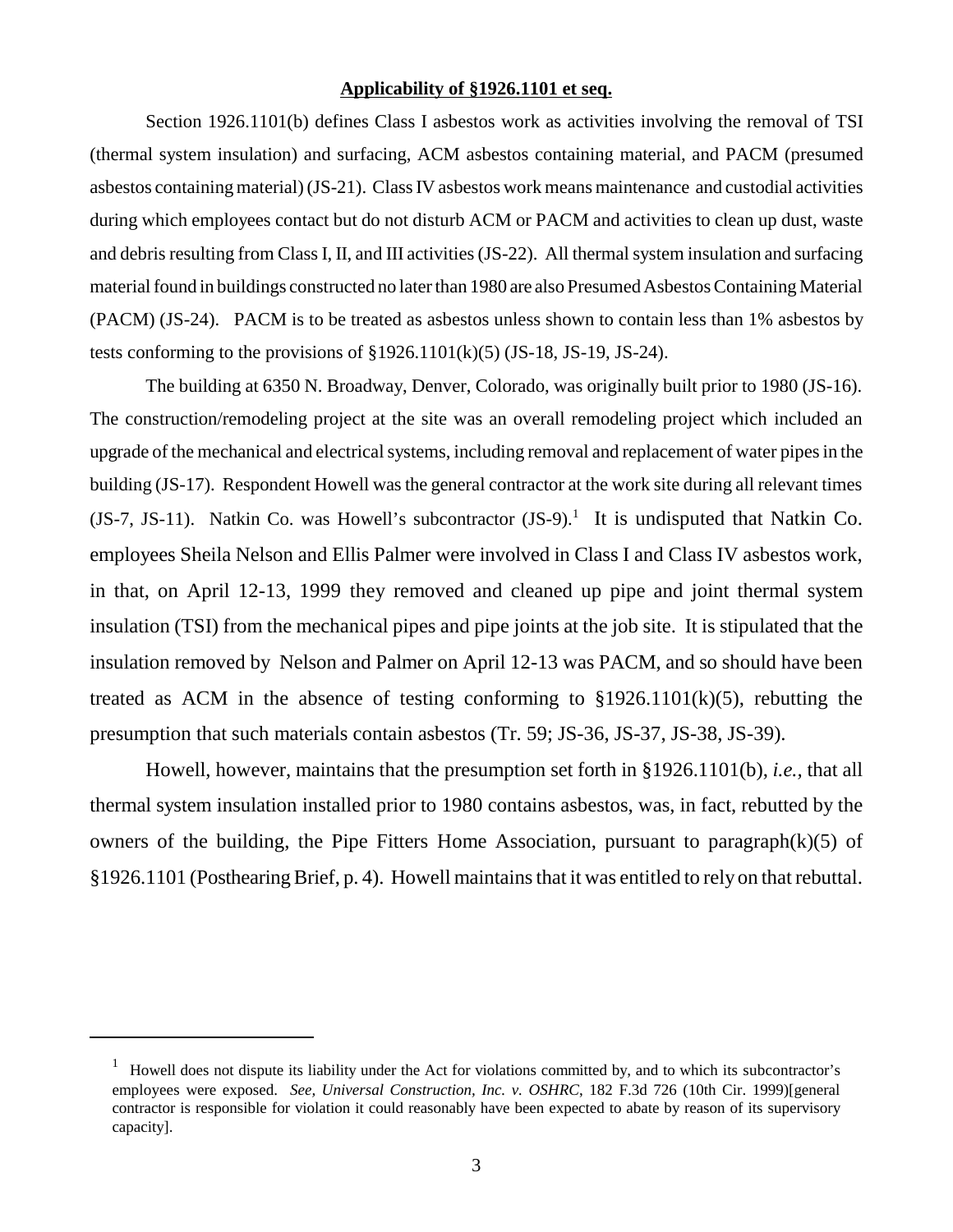**Rebuttal.** Paragraph (k)(5) provides:

(5) Criteria to rebut the designation of installed material as PACM (i) At any time, an employer and/or building owner may demonstrate, for purposes of this standard, that PACM does not contain asbestos... (ii) An employer or owner may demonstrate that PACM does not contain more than 1% asbestos by the following: (A) Having a completed inspection conducted pursuant to the requirements of AHERA (40 CFR Part 763, sub- part E) which demonstrates that the material is not ACM; or (B) Performing tests of the material containing PACM which demonstrate that no ACM is present in the material. Such tests shall include analysis of bulk samples collected in the manner described in 40 CFR 763.86. The tests, evaluation and sample collection shall be conducted by an accredited inspector or by a CIH. Analysis of samples shall be performed by persons or laboratories with proficiency demonstrated by current successful participation in a nationally recognized testing program such as the National Voluntary Laboratory Accreditation Program (NVLAP) or the National Institute for Standards and Technology (NIST) or the Round Robin for bulk samples administered by the American Industrial Hygiene Association (AIHA) or an equivalent nationally-recognized round robin testing program.

Howell's argument is without merit, in that at no time was the presumption rebutted. The owner's alleged studies were never produced (Tr. 195, 208-215). Testing performed by William Oleskevich of Evergreen Environmental on April 30, 1999, and introduced into the record by Complainant, confirms the presence of asbestos containing materials (ACM) in the pipe joint thermal system insulation (TSI) throughout the building at 6350 N. Broadway (Tr. 34-35; JS-66, JS-67; Exh. C-6, C-7). Howell's contention that the §1926.1101 presumption regarding PACM was rebutted is entirely specious, and must be rejected.

Howell's rebuttal argument is simply an attempt to argue that it was entitled to rely on the erroneous representations of the building owner that the subject TSI had been tested and found to be asbestos free (Posthearing Brief, p. 10)

**Reliance.** It is stipulated that on April 8, 1999, prior to the start of the renovation project, a meeting was held at the work site at the pipe-fitter's hall (JS-32). The participants in the April 8 construction meeting included: Bruce Buell, superintendent for Howell Construction; Jack Schofield, Sr., President of the Pipefitters Home Association; John Durant, Pipefitters; Ellis Palmer, foreman for Natkin Co.; and Felix, foreman for Absolute Air Co. (JS-8, JS-33). After the conclusion of the April 8 construction meeting, Felix, Ellis Palmer, and Bruce Buell toured the facility. When they looked above the ceiling tiles in the office area they saw insulation on pipe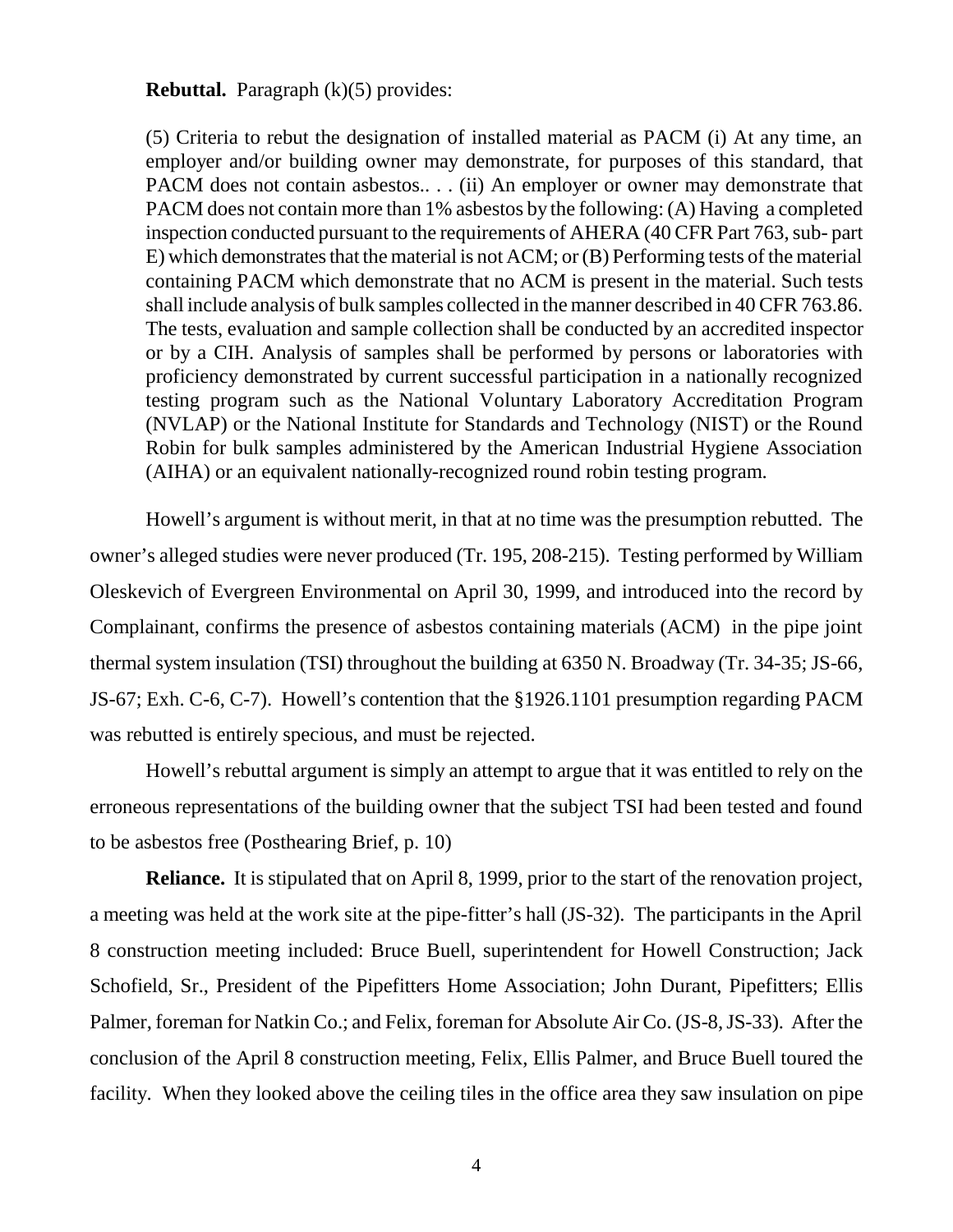joints, and Palmer and Felix stated they were concerned about asbestos in the mechanical line insulation covering and joints, and in the expansion joints in the duct work (JS-34). On April 12, 1999 Palmer and Buell asked Jack Schofield whether there was asbestos covering on the mechanical lines. Mr. Schofield stated that the building had been tested, and that there was no asbestos; he told Howell that he would find the report (JS-35). Schofield failed to produce the purported records despite repeated requests from Natkin and Howell (JS-58 through JS-62). On April 30, 1999, Schofield hired William Oleskevich of Evergreen Environmental to have the building tested for the presence of asbestos (JS-63). As noted above, Oleskevich's report confirmed the presence of asbestos (JS-75).

It is undisputed that Pipefitters Home Association did mislead Howell, representing that testing showed that there was no ACM in the TSI on the work site. The Secretary argues, however, that Howell was not entitled to rely on such verbal representations, which were unaccompanied by the kind of objective testing and documentation required under  $(k)(5)$ . As noted by Complainant, the preamble to the standard states:

. . .in the past employers who were wrongly informed by building owners about the asbestos content of Thermal System Insulation successfully argued in some cases that they had exercised "due diligence." OSHA believes that the protection of employees must not depend on the good faith of their employers whose information sources may be defective. By requiring that TSI and troweled and sprayed materials be handled as if they contained asbestos, employees will be protected from the consequences of their employers relying on erroneous information about the most risky asbestos material. Of course, "due diligence" would also require employers to investigate whether other building materials about which there was information suggesting asbestos contact was in fact asbestos-containing. 59 Fed. Reg. 40964, at 41015 (August 10, 1994)(Exh. C-1).

It is clear from the preamble that in enacting §1926.1101 the Secretary intended employers to operate under the presumption set forth in the standard, *i.e.* that TSI and PACM contain asbestos. Such materials must be handled as if they contain asbestos, unless and/or until the testing required by paragraph (k)(5) is undertaken. OSHA confirmed this interpretation in a September 5, 1996 Interpretation and Compliance Letter, in which it clearly stated that *both* an owner and outside contractor may be cited for violations of the asbestos standard if the owner fails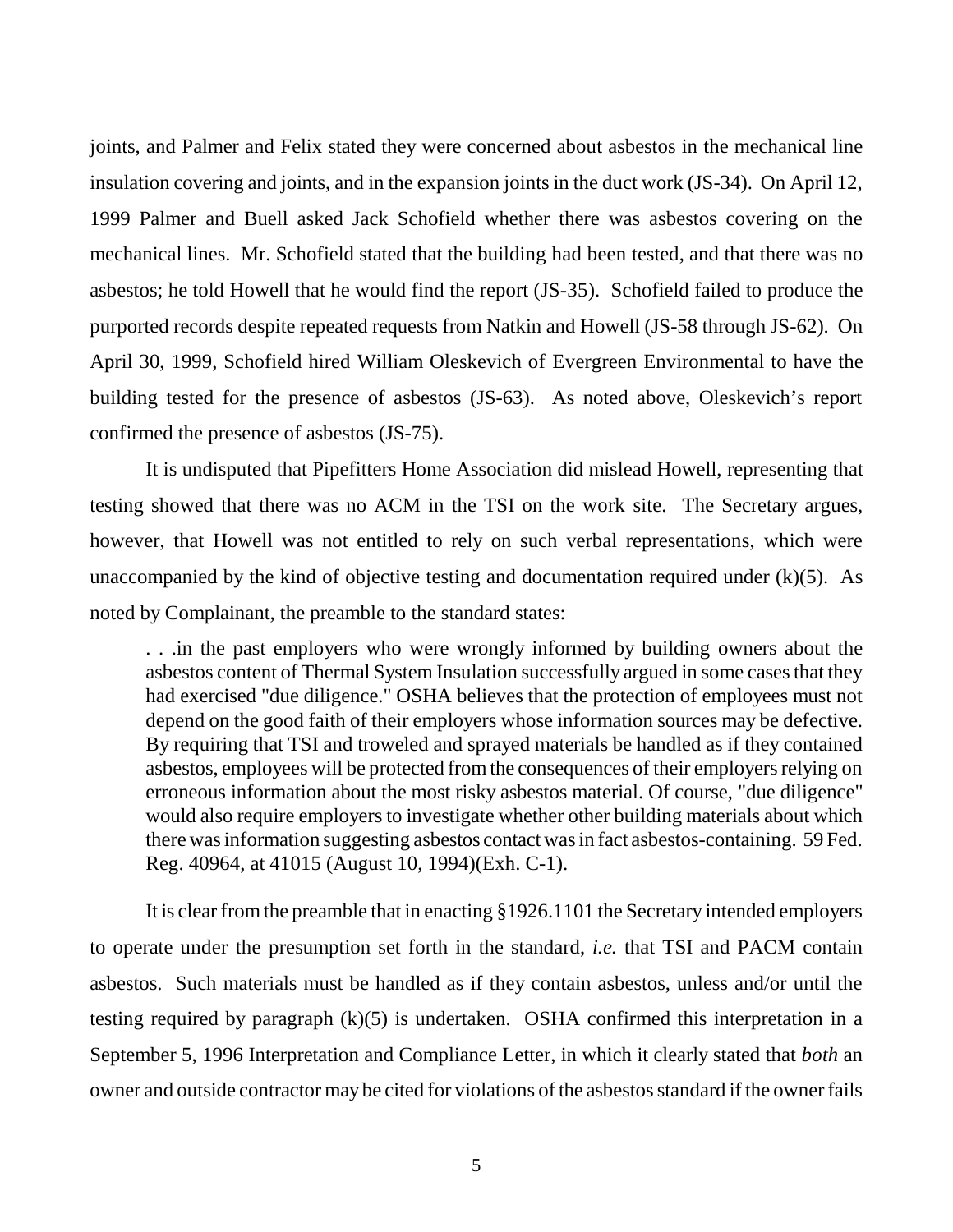to notify the contractor of the presence and location of asbestos, and the contractor subsequently fails to comply with specific work practices required by the standard (Exh. C-11, p. 2).

As the cited standard was drafted, and as it has been interpreted by the Secretary, due diligence requires nothing less than that the employer either perform the required testing or ascertain that such testing was performed, in the prescribed manner. This Howell failed to do.

 Moreover, Howell's failure to obtain written assurances that the building had been certified asbestos free was contrary to Howell's own practices. Randy Jackson, Howell's project manager (Tr. 187), testified that Howell does not do asbestos work, and so normally asks the owner of any property they bid on to perform all necessary testing, and to provide Howell with a copy of the results, or to provide a hygienist that Howell can work with to get the testing done (Tr. 192). Jackson admitted that it is Howell's responsibility to coordinate the work on the site with the owner and its subcontractors (Tr. 196-97). Jackson stated that normally, Howell would obtain the testing data before work proceeds (Tr. 196). In this case, however, though Howell never saw the alleged report (Tr. 195), it allowed it's subcontractor Natkin to begin work (Tr. 208-13, 221-23).

Because Howell failed to use due diligence in ascertaining that the 6350 N. Broadway work site was free of ACM, it was required to comply the provisions of §1926.1101 *et seq.,* and may be cited for violations arising from its failure to do so.

### **Alleged Violations**

#### **Serious citation 1, item 1** alleges:

29 CFR 1926.1101(e)(1): All Class I, II and III asbestos work was not conducted within regulated areas:

(a) The general contractor did not ensure that Class I and II asbestos work involving the cutting and removal of TSI, sprayed-on material and floor tile was conducted within a regulated area.

#### *The Violation*

Sheila Nelson, a pipe-fitter with Natkin Company, testified that on April 12-14, 1999, she and Ellis Palmer removed insulation and joint compound off of pipes in the drafting classroom,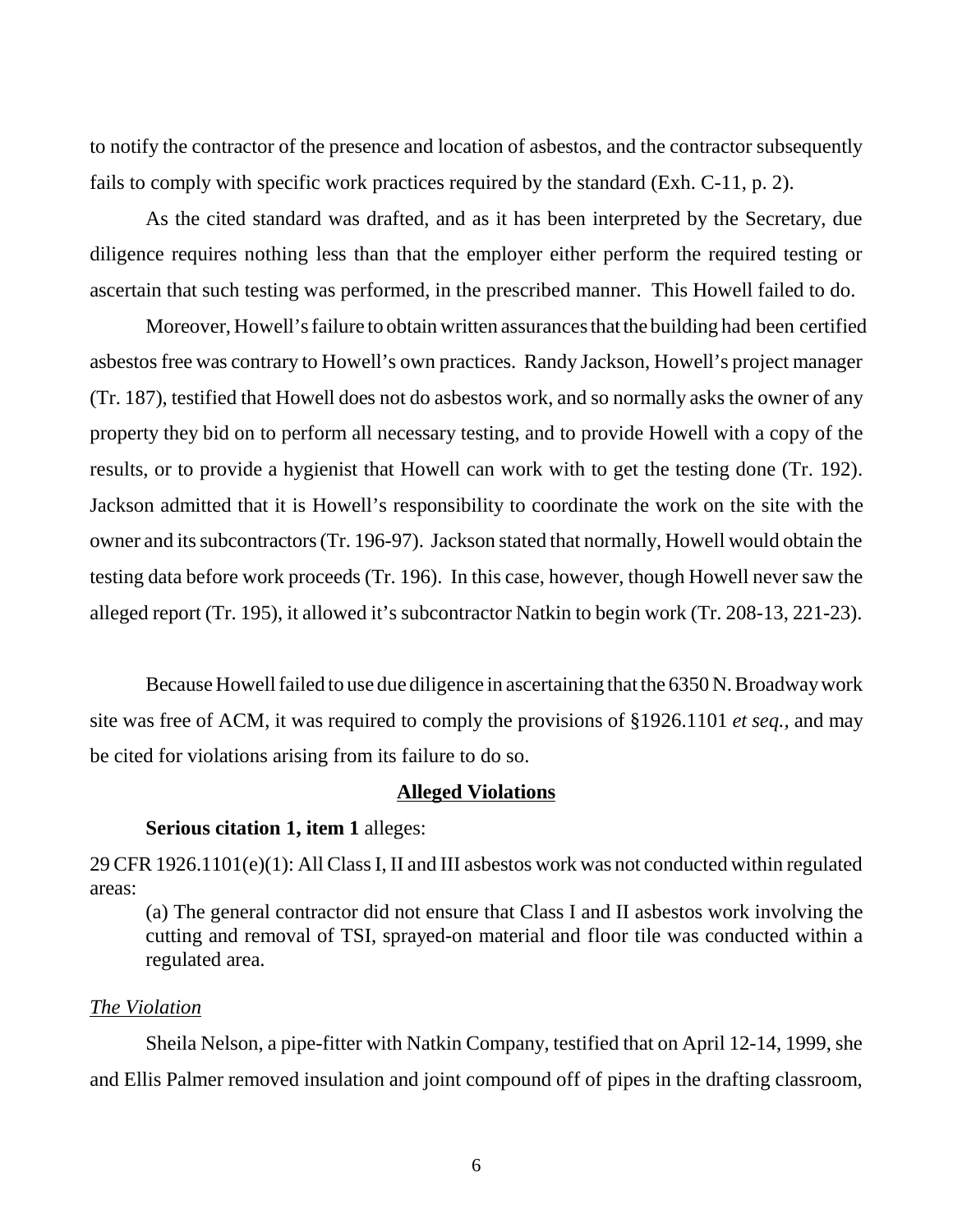the apprenticeship hallway, the blue and the green classrooms, the assembly hall, and part of the kitchen in the Pipe-fitters Hall at 6350 N. Broadway (Tr. 56-59, 66, 70).

Howell stipulates that the insulation removal performed by Nelson and Palmer on April 12 and 13 was not conducted within a regulated area. The violation is, therefore, established. *Penalty*

This judge notes that the Commission has wide discretion in the assessment of penalties for distinct but potentially overlapping violations. *H.H. Hall Constr. Co.*, 10 BNA OSHC 1042, 1981 CCH OSHD ¶25,712, (No. 76-4765, 1981). The violations cited in this matter are distinct, in that the asbestos standard requires a number of different remedial measures once the presence of ACM, PACM and/or TSI is detected. This case, however, arises out of a single action, *i.e.,* Respondent's failure to verify the Pipefitter's Home Association's representation that the work site was free of asbestos. It resulted in a single hazard, *i.e.,* the release of airborne asbestos fibers to which employees were exposed.

Howell's assertion that it did not normally perform asbestos removal is uncontradicted. Had Howell been in possession of accurate information; it would have stopped the job; it would not have undertaken asbestos abatement. In initiating this action the Secretary does not seek to educate Howell in proper asbestos abatement. The Secretary's only goal is to deter Howell from relying on undocumented representations of testing in future.

Moreover, the Secretary does not suggest that Howell acted in bad faith in this matter. Remediation was undertaken before the May 13, 1999 OSHA inspection. It is stipulated that work on the removal of TSI was stopped on April 15 (JS-57). Jack Schofield hired Evergreen Environmental to test the work site for asbestos on April 30, 1999 (JS-63). Work was stopped on May 5, and an asbestos abatement contractor, Asbestos Free Insulation Contracting, Inc. (AFIC), was hired to remove the asbestos-containing insulation from the pipes and to clean up the remaining debris from the insulation removed by Nelson and Palmer (JS-69, JS-70). Construction and remodeling work proceeded only after clearances of each area were provided by Evergreen Environmental and AFIC (JS-71).

Taking into account the relevant facts, I find that the proven violations should be combined for purposes of assessing an appropriate penalty, as discussed below.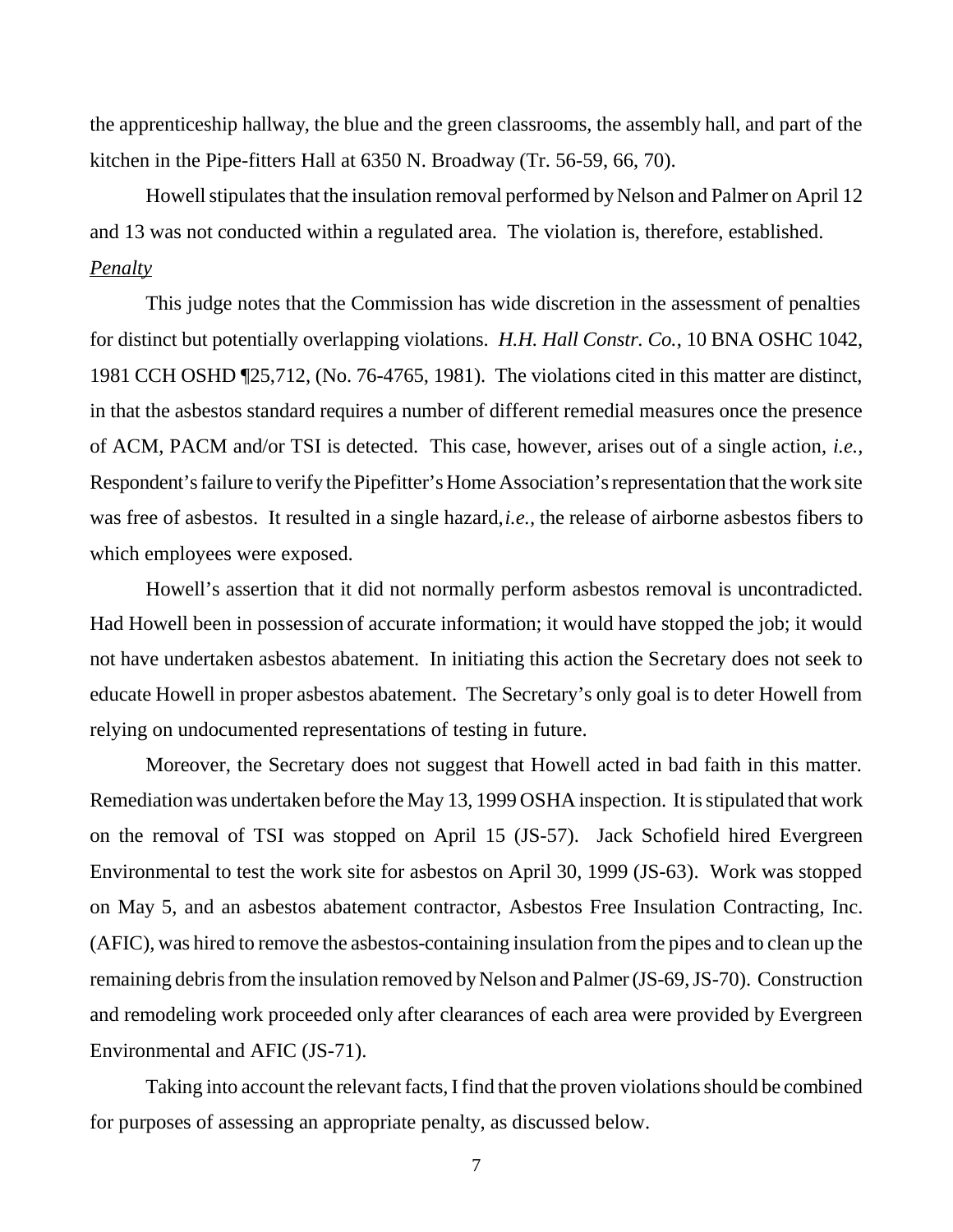### **Serious citation 1, item 2** alleges:

29 CFR 1926.1101(f)(1): Each employer who had a workplace or work operation where exposure monitoring was required under this section did not perform monitoring to determine accurately the airborne concentrations of asbestos to which employees may have been exposed:

(a) The general contractor did not conduct air monitoring to determine employee exposure to airborne asbestos for employees performing Class I and II removal and Class IV activities throughout the building.

(b) The general contractor did not conduct air monitoring to determine employee exposure to airborne asbestos for employees working adjacent to areas where Class I and II removal activities were being conducted.

### *The Violation*

Howell stipulates that it was aware of the cited conditions, and that the cited standard was not complied with (Tr. 96).

# **Serious citation 1, item 3a** alleges:

29 CFR 1926.1101(g)(1)(i): Vacuum cleaners equipped with HEPA filters to collect all debris and dust containing ACM and PACM were not used for Class I and II asbestos work:

(a) The general contractor did not ensure that Class I and II asbestos work was conducted using a HEPA filter equipped vacuum.

## *The Violation*

Howell stipulates that it was aware of the cited conditions, and that the cited standard was

not complied with (Tr. 97).

## **Serious citation 1, Item 3b** alleges:

29 CFR  $1926.1101(g)(1)(ii)$ : Wet methods, or wetting agents, to control employee exposure during asbestos handling, mixing, removal, cutting, application, and cleanup were not used for Class I and 11 asbestos work:

(a) The general contractor permitted Class I asbestos work to be conducted without the use of wet methods.

### *The Violation*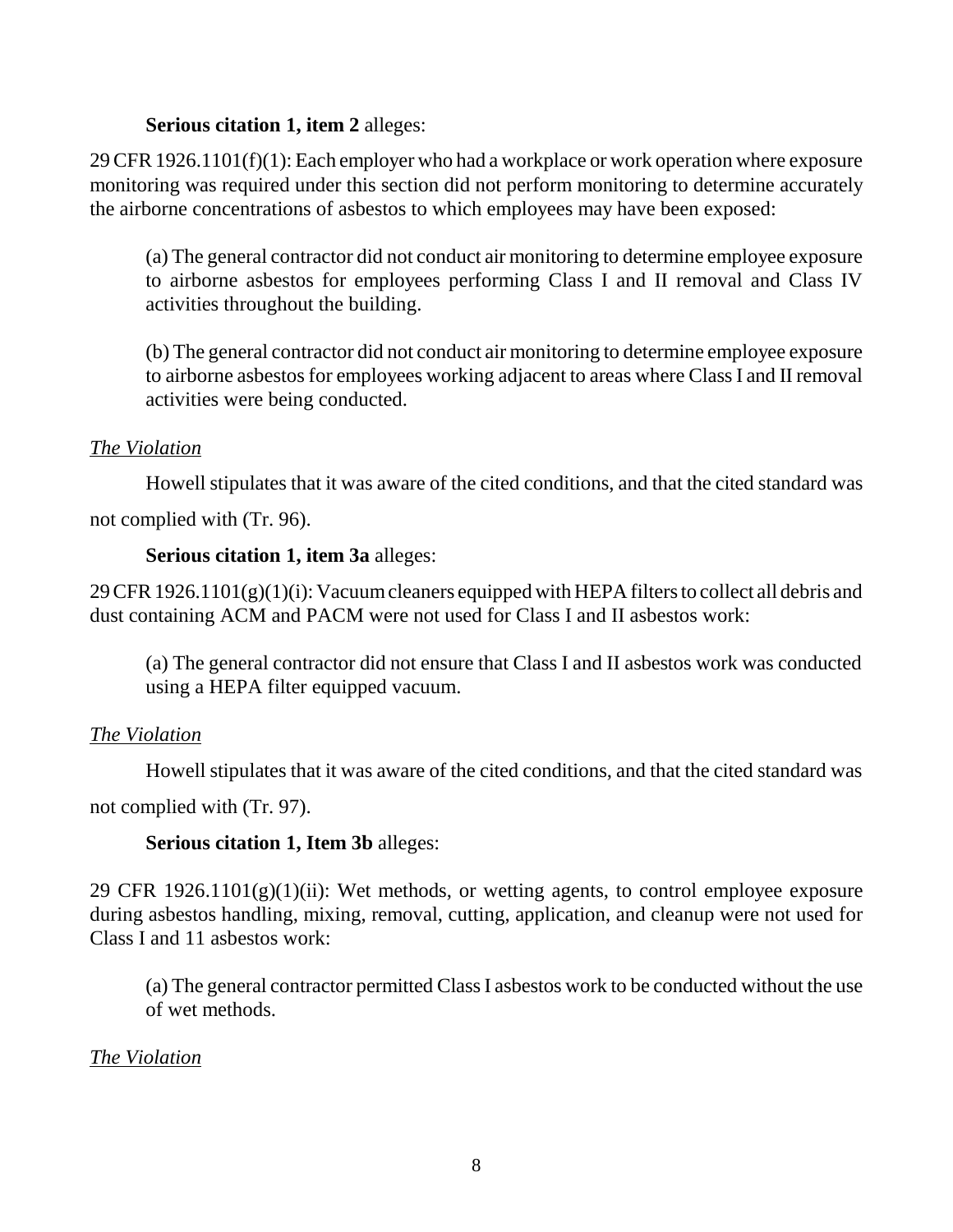Howell stipulates that it was aware of the cited conditions, and that the cited standard was not complied with (Tr. 97).

## **Serious citation 1, item 3d** alleges:

29 CFR 1926.1101 $(g)(3)$ : Prohibited work practices were used for work related to Class I asbestos:

(a) The general contractor permitted dry sweeping to be used to clean up dust and debris containing ACM following removal of Class I asbestos.

(b) The general contractor permitted the use of high speed abrasive disc saws which were not equipped with point of cut ventilation during the removal of Class II asbestos floor tile and tar.

## *The Violation*

Howell stipulates that it was aware of the cited conditions, and that the cited standard was

not complied with (Tr. 97).

## **Serious citation 1 item 3e** alleges:

29 CFR  $1926.1101(g)(4)$ : The employer did not use the engineering controls and work practices and procedures required for Class I asbestos work:

(a) The general contractor did not require the use of engineering controls while removing TSI and sprayed and troweled on materials. Class I work requires the use of the following engineering controls and work practices:

(i) A competent person must supervise all Class I work;

(ii) Critical barriers or another isolation method to prevent the airborne migration of asbestos;

(iii) Isolation of HVAC systems using a double layer of 6 mil plastic;

(iv) Impermeable dropcloths for surfaces beneath all removal activity;

(v) Cover all objects with impermeable dropcloths or plastic sheeting;

(vi) Ventilation to move contaminated air away from the breathing zone of employees toward a HEPA filtration or collection device.

# *The Violation*

Howell stipulates that it was aware of the cited conditions, and that the cited standard was not complied with (Tr. 96).

# **Serious citation 1 item 3f** alleges: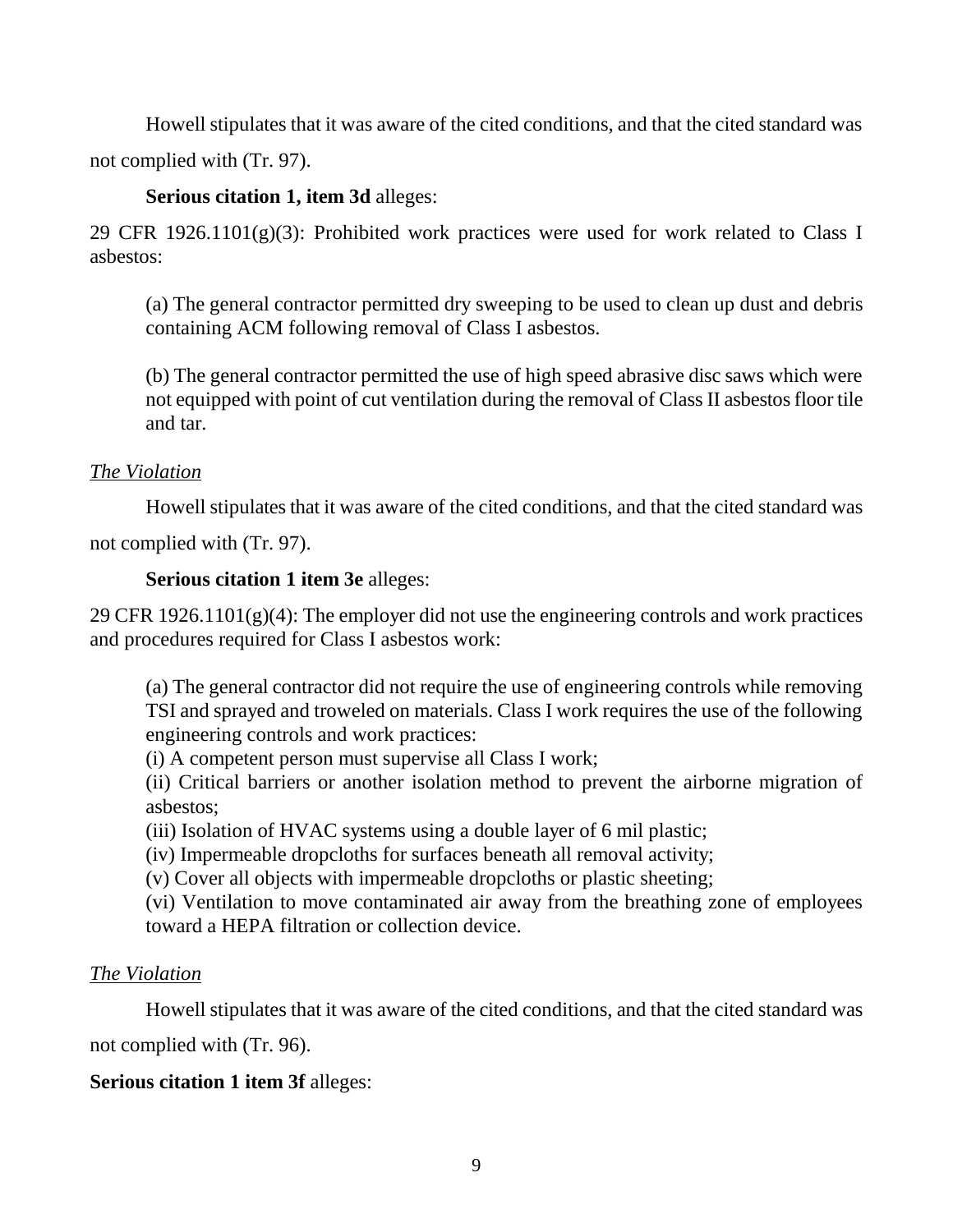29 CFR 1926.1101 $(g)(5)$ : In addition to the general Class I requirements, the employer did not use one of the specific control methods required for Class I asbestos work:

(a) The general contractor did not require the use of a specific engineering control during the removal of TSI and/or sprayed and troweled on materials. Specific engineering control method options include:

(i) Negative Pressure Enclosure system;

(ii) Glove bag system;

(iii) Negative Pressure glove bag system;

(iv) Negative Pressure glove box system;

(v) Water spray process system;

(vi) A small walk-in enclosure which accommodates no more than two persons (mini enclosure) may be used if the disturbance or removal can be completely contained by the enclosure with the following specifications and work practices.

### *The Violations*

Howell stipulates that it was aware of the cited conditions, and that the cited standards were

not complied with (Tr. 97).

### **Serious citation 1 item 3j** alleges:

29 CFR 1926.1101(g)(10)(ii): Employers of employees who clean up waste and debris in, and employers in control of, areas where friable thermal system insulation or surfacing material was accessible, did not assume that such waste and debris contained asbestos:

(a) Employees performing waste and debris cleanup in areas where friable TSI or surfacing material was accessible due to uncontrolled removal of this material, were not instructed to assume that the debris contained asbestos.

## *The Violation*

Howell stipulated that Bruce Buell was aware that employees of Howell, including himself, cleaned up dust and debris in the auditorium after Nelson and Palmer removed thermal system insulation in that area. The dust and debris was not treated as ACM or PACM. (JS-56). The violation is established.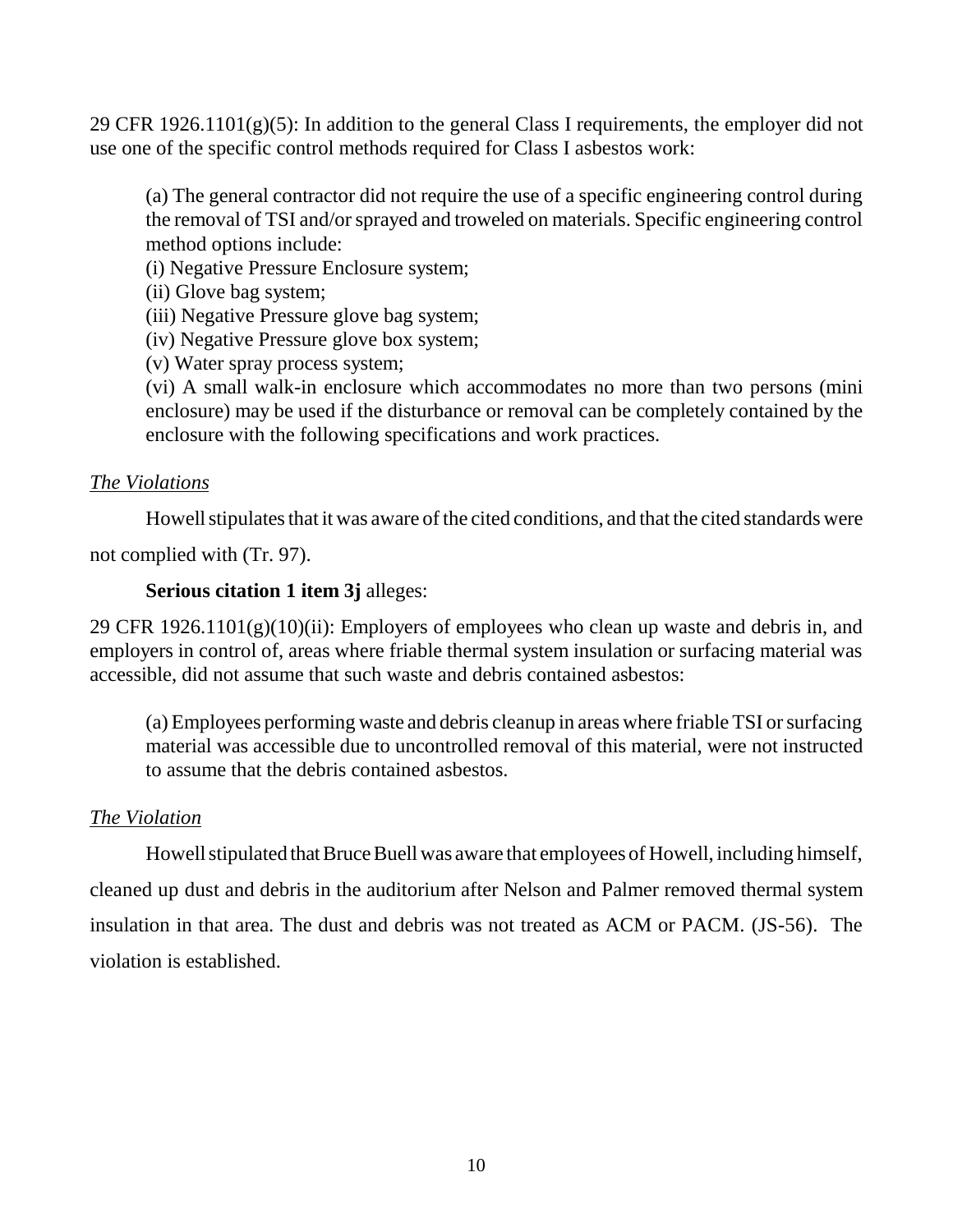### **Serious citation 1 item 4** alleges:

29 CFR 1926.1101(h)(1): Respirators were not selected and used as required for asbestos work:

(a) The general contractor did not require the use of respirators for employees of subcontractors removing Class I asbestos.

(b) The general contractor did not require the use of respirators for employees of subcontractors removing Class H asbestos when a negative exposure assessment had not been produced.

### *The Violation*

Howell stipulates that it was aware of the cited conditions, and that the cited standard was not complied with (Tr. 98).

### **Serious citation 1 item 7a** alleges:

29 CFR 1926.1101(k)(1): Building owners did not identify TSI, sprayed or troweled on surfacing materials, and asphalt flooring materials as ACM or PACM without criteria to rebut that designation:

(a) The general contractor did not treat TSI and asphalt flooring material being removed as ACM and/or PACK The general contractor could not produce criteria to rebut that designation.

### *The Violation*

The cited standard provides, *inter alia,* that:

. . .Employers and building owners shall identify TSI and sprayed or troweled on surfacing materials in buildings as asbestos-containing, unless they determine in compliance with paragraph  $(k)(5)$  of this section that the material is not asbestos containing.

The extent to which an employer may rely on the representations of the building owner to establish compliance with paragraph  $(k)(5)$  is the crux of the matter here, and has been addressed fully above. As noted there, the standard establishes a presumption that can only be rebutted with demonstrable evidence of the required testing. Howell failed to ascertain that the presumption had, in fact, been rebutted, and so was bound by the presumption.

Howell does not dispute that it failed to treat TSI on the site as asbestos containing material. The violation has been established.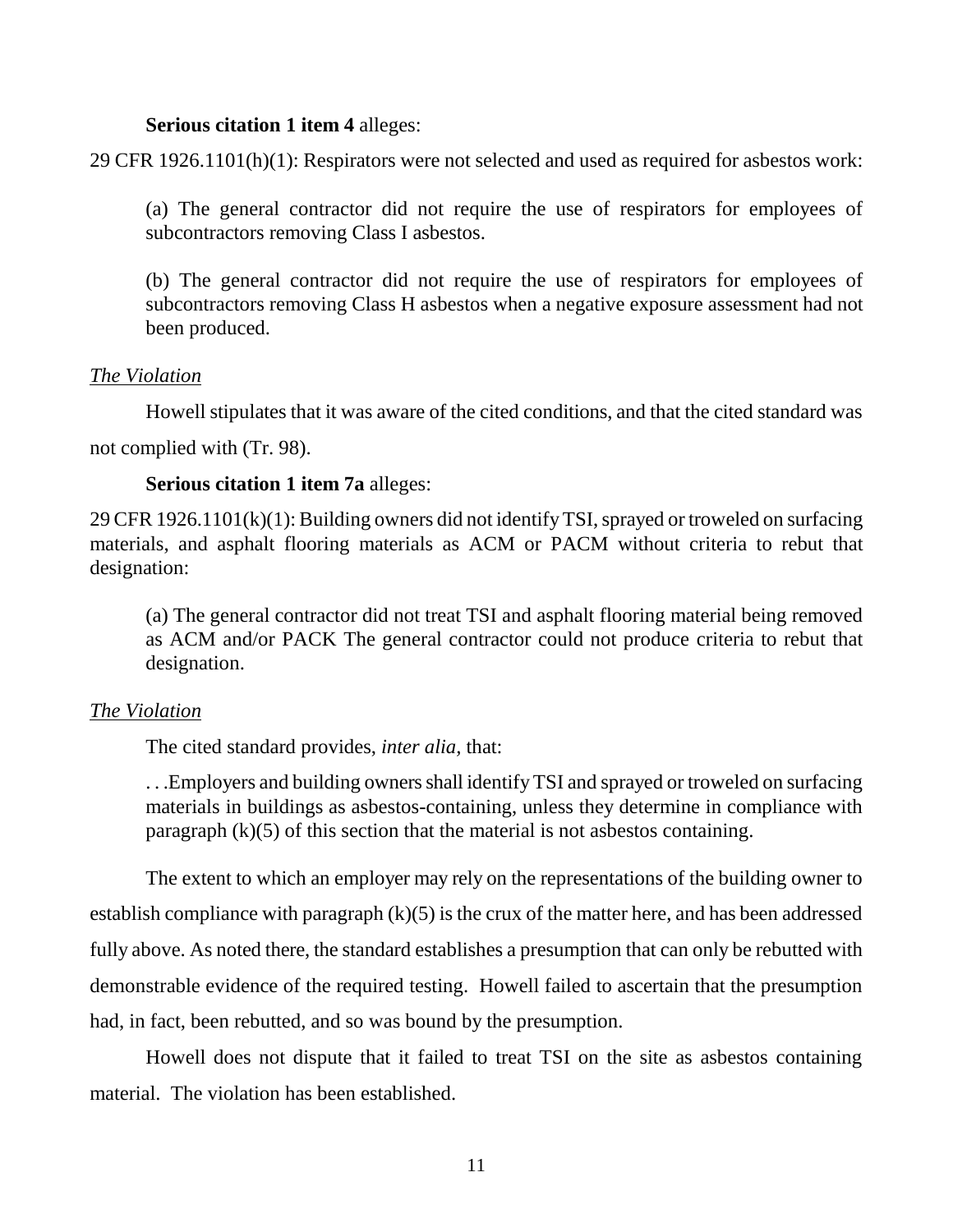### **Serious citation 1 Item 7b** alleges:

29 CFR 1926.1101(k)(3)(i): The employer did not determine the presence, location, and quantity of ACM and/or PACM at the work site before work subject to the asbestos standard was begun:

(a) The general contractor did not determine the presence, location, and quantity of ACM and PACM.

## *The Violation*

Howell stipulates that it was aware of the cited conditions, and that the cited standard was

not complied with (Tr. 99).

**Serious citation 1 item 7c** alleges:

29 CFR 1926.1101(k)(3)(ii): Employers of employees who performed asbestos work did not notify the following persons of the presence, location and quantity of ACM and/or PACM at the work site:

(A) Owners of building/facility

(B) Employees who will perform asbestos work and employers of employees who work and/or will be working in adjacent areas.

(a) The general contractor did not inform employees of the location and quantity of asbestos in or adjacent to their work area.

## *The Violation*

Howell stipulates that it was aware of the cited conditions, and that the cited standard was

not complied with (Tr. 99).

## **Serious citation 1 item 7d** alleges:

29 CFR 1926.1101(k)(9)(i): The employer did not institute a training program for all employees who performed Class I through IV asbestos operations:

(a) The general contractor did not ensure that training was provided to employees performing Class I and H asbestos work in the auditorium, training center, and S. hallway.

(b) The general contractor did not ensure that employees working adjacent to areas of asbestos work were provided with training, where exposure to asbestos in excess of a PEL was likely.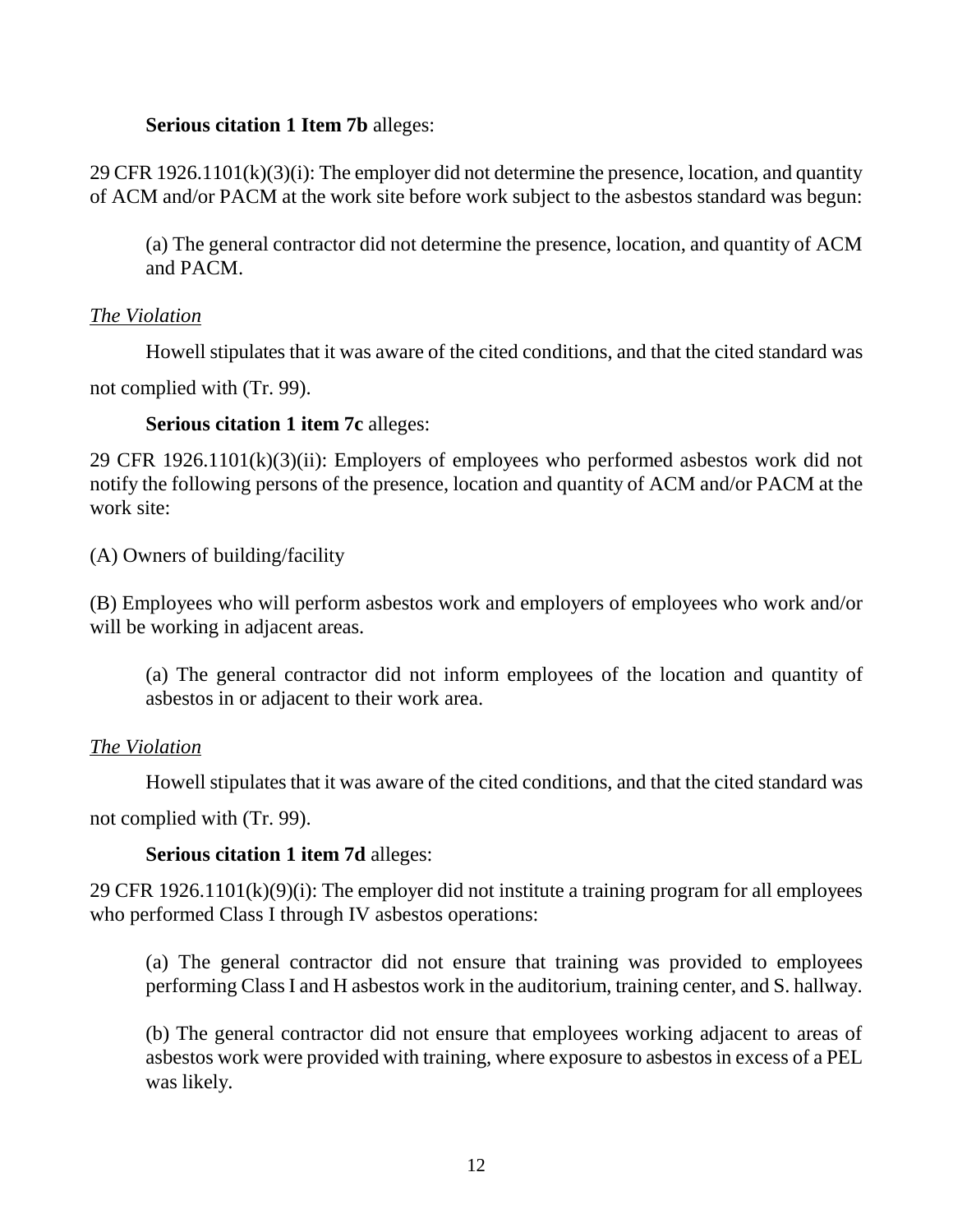## *The Violation*

Howell stipulates that it was aware of the cited conditions, and that the cited standard was not complied with (Tr. 99).

## **Serious citation 1 item 8** alleges:

29 CFR 1926.1101(l)(2): The employer did not ensure that asbestos waste, scrap, debris, bags, containers, equipment, and contaminated clothing consigned for disposal shall be collected and disposed of in sealed, labeled, impermeable bags or other closed, labeled, impermeable containers:

(a) The general contractor did not assure the proper disposal of asbestos waste, bags, and equipment during the removal of Class I asbestos.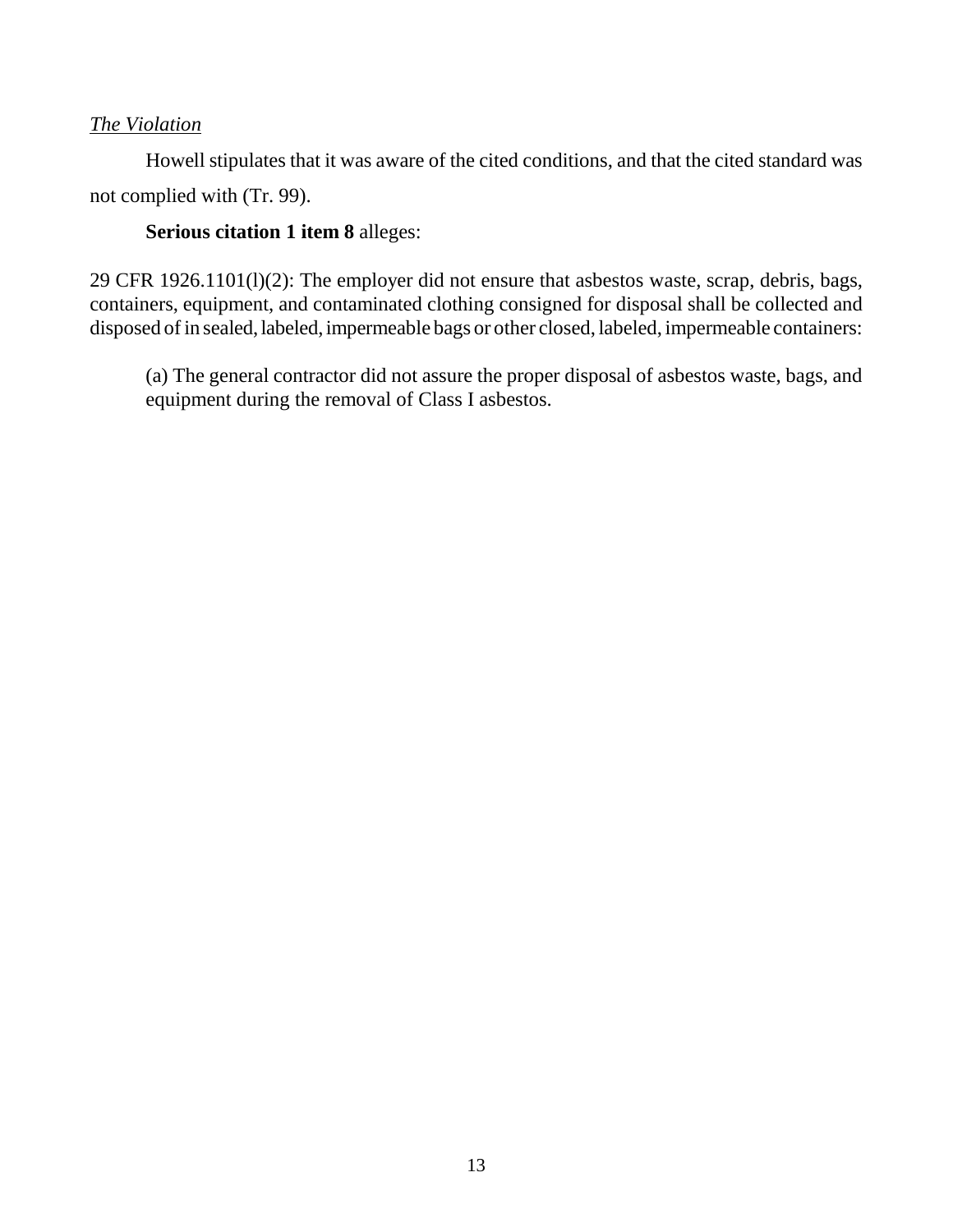#### *The Violation*

Howell stipulates that it was aware of the cited conditions, and that the cited standard was not complied with (Tr. 99).

#### **Other than serious citation 2 item 1** alleges:

29 CFR 1926.1101(n)(5): The employer did not maintain the data to demonstrate that PACM was not asbestos-containing material:

(a) The general contractor did not maintain reports containing data to demonstrate that Class I and II asbestos material did not contain asbestos.

#### *The Violation*

The cited section provides:

Where the building owner and employer have relied on data to demonstrate that PACM is not asbestos-containing, such data shall be maintained for as long as they are relied upon to rebut the presumption.

The cited standard is inapplicable to the facts in this case. Howell did not rely on data, but on the verbal representations of the building's owner that PACM found therein was not asbestos containing. Such reliance is not permitted, which is why Howell received "serious" citation 1. Citation 2 is inconsistent with the Secretary's theory of this case, and with the stipulated facts, and so is dismissed.

#### **Penalty**

Nelson testified that she used an X-acto knife to cut through the insulation and then break it apart to remove it from the pipe (Tr. 60). Nelson testified she cut the insulation and let it drop to the ground, to be cleaned up later (Tr. 61). Nelson stated that the insulation was friable and would break apart like chalk when disturbed (Tr. 61). Nelson testified that her hair and clothes were covered with dust all the time she was working (Tr. 62). Nelson did not use any kind of mask until the third day, when some particle masks were made available (Tr. 64).

CO Champney testified that she observed four additional employees in the areas where removal was taking place (Tr. 89). OSHA Compliance Officer (CO) Megan Champney testified that employees exposed to airborne asbestos fibers may suffer serious physical harm, in that they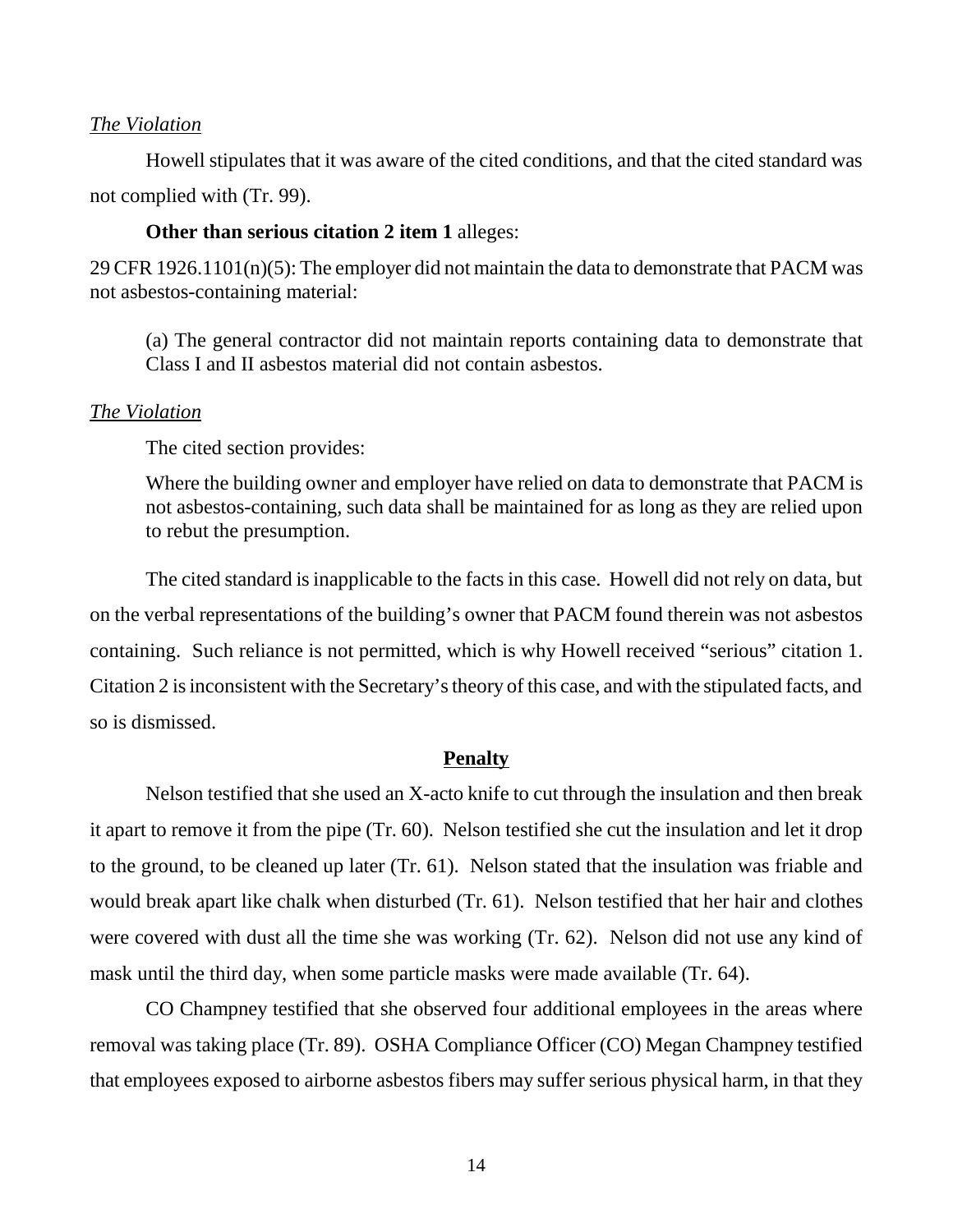may contract asbestosis and/or mesothelioma (Tr. 89). Asbestosis is a lung disease that reduces the elasticity of the lungs; mesothelioma is a form of lung cancer (Tr. 93).

Champney believed the violation was of moderate gravity, and calculated a gravity based penalty of \$2,500.00 (Tr. 90). Howell has approximately 70 employees; Champney calculated a 40% reduction in the penalty based on the size of the employer (Tr. 91). Champney also gave Howell a 15% reduction for good faith (Tr. 91), and a 10% reduction for history (Tr. 92).

The record establishes that two employees were exposed to heavy concentrations of airborne asbestos (Tr. 60-64); the possible harm to those employees is severe, though the likelihood of contracting either mesothelioma and/or asbestosis is low (Tr. 90).

A single penalty of \$2,500.00 is appropriate, and will be assessed.

#### **ORDER**

1. Serious citation 1, item 1, alleging violation of 29 CFR 1926.1101(e)(1) is AFFIRMED.

2. Serious citation 1, item 1, alleging violation of 29 CFR 1926.1101(f)(1) is AFFIRMED.

3. Serious citation 1, item 3a, alleging violation of 29 CFR  $1926.1101(g)(1)(i)$  is AFFIRMED.

4. Serious citation 1, item 3b, alleging violation of 29 CFR 1926.1101(g)(1)(ii) is AFFIRMED.

5. Serious citation 1, item 3d, alleging violation of 29 CFR 1926.1101(g)(3) is AFFIRMED.

6. Serious citation 1, item 3e, alleging violation of 29 CFR 1926.1101(g)(4) is AFFIRMED.

7. Serious citation 1, item 3f, alleging violation of 29 CFR 1926.1101(g)(5) is AFFIRMED.

8. Serious citation 1, item 3j, alleging violation of 29 CFR 1926.1101(g)(10)(ii) is AFFIRMED.

9. Serious citation 1, item 4, alleging violation of 29 CFR 1926.1101(h)(1) is AFFIRMED.

10 Serious citation 1, item 7a, alleging violation of 29 CFR 1926.1101(k)(1) is AFFIRMED.

11. Serious citation 1, item 7b, alleging violation of 29 CFR 1926.1101(k)(3)(i) is AFFIRMED.

12. Serious citation 1, item 7c, alleging violation of 29 CFR 1926.1101(k)(3)(ii) is AFFIRMED.

15